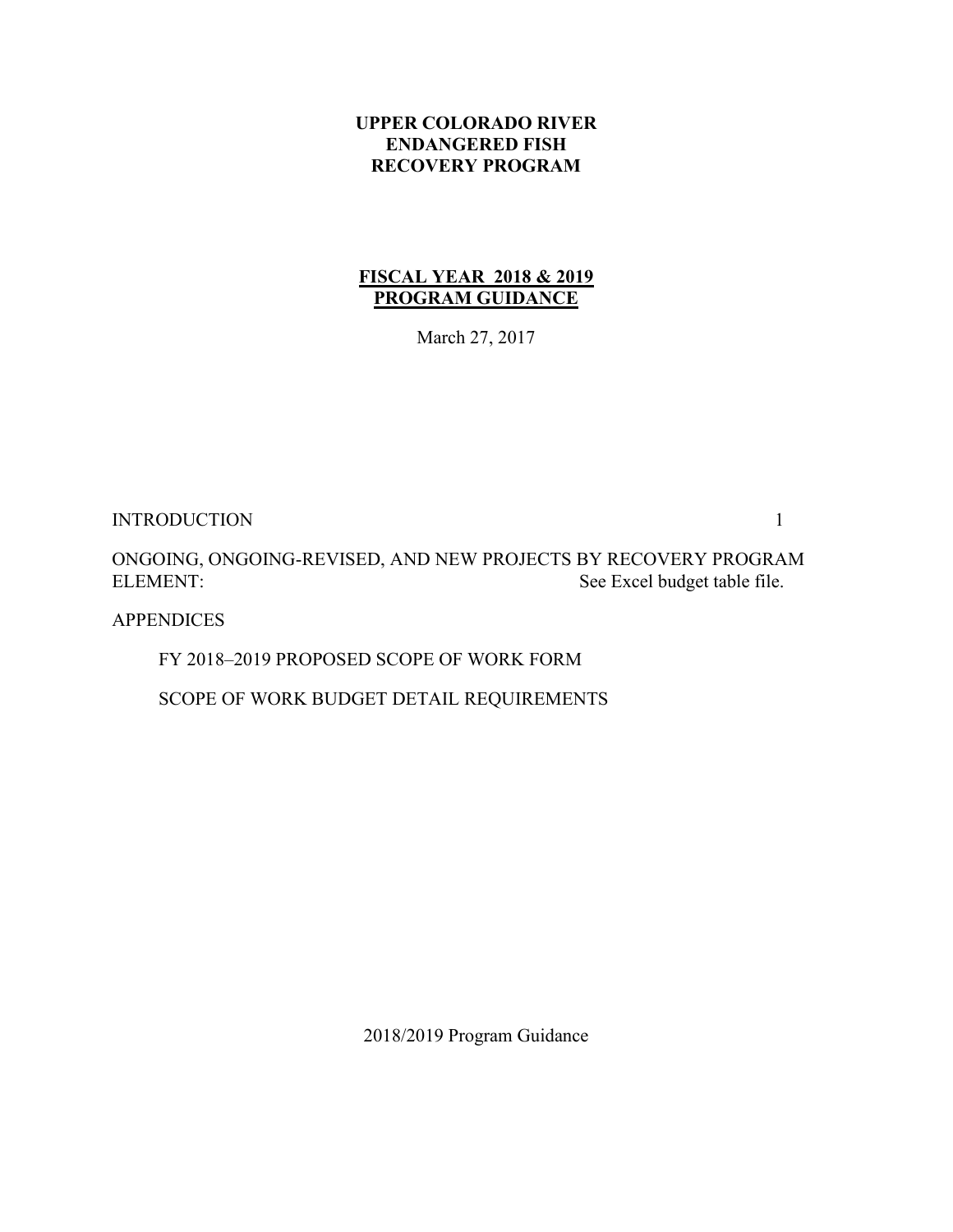# **INTRODUCTION**

This is the guidance for development of the Recovery Program's FY 2018-2019 Work Plan. The Program Director's office developed this guidance on the basis of the [Recovery Program's](http://www.coloradoriverrecovery.org/documents-publications/foundational-documents/recovery-action-plan.html)  [Recovery Action Plan \(RIPRAP\)](http://www.coloradoriverrecovery.org/documents-publications/foundational-documents/recovery-action-plan.html) and input from Program participants. The guidance was subsequently reviewed, modified, and approved by the Program's technical and Management committees (the Implementation Committee delegated review and approval to the Management Committee). The RIPRAP identifies all the activities currently believed necessary and feasible to recover the endangered fish in the Upper Basin. Thus, Program guidance is closely tied to the RIPRAP.

Like the RIPRAP, the guidance is organized by recovery element. In the accompanying Excel budget tables, guidance is provided for ongoing, ongoing-revised, and new/contingency projects within each recovery element. Most new projects are identified as contingencies at this time, to be considered if funding becomes available. (In some cases, this could involve a formal request for proposals (RFP) developed by the Bureau of Reclamation.)

Recent updates to the Program's understanding of floodplain management creates the potential for increased costs. Specifically, the requirements for successful floodplain management to support razorback sucker production (and potentially bonytail production) are now characterized as controlling both the filling and draining regimes, excluding large-bodied nonnative fish, and providing adequate water conditions over the summer, typically through a supplemental water source (Speas et. al. 2017). These requirements are a deviation from previous floodplain management criteria and represent a substantial increase in the effort, time, and capital costs associated with each individual wetland. Therefore, the Program should expect that budgets associated with habitat management at floodplain sites will increase in the future as more floodplains are intensively managed.

**A NOTE ABOUT THE ANNUAL RESEARCHERS MEETING:** Many principal investigators (PIs) provide presentations at the annual Researchers Meeting. Although presentations are not required for every project every year, the Management Committee requires PIs to make a presentation at the annual Researchers Meeting if requested by the Program Director's Office. (Note: the 2018 Researcher's meeting is scheduled for January 23-25, 2018, in Vernal, Utah.)

2018/2019 Program Guidance **A NOTE ABOUT BUDGET:** The Program's FY 2018 and FY 2019 base budgets may be very similar to FY 2017, or they could be less. Much uncertainty currently surrounds FY17 Federal budgets, and we do not know how or if Program funding will be affected by budget discussions taking place in the Administration and Congress. Power revenues contribute the bulk of the Program's annual funding, followed by USFWS appropriated funds for recovery and hatchery management. In the FY18-19 Program Guidance budget table, we estimated increases at 2%/year over 2017 (and this may be too high). The FY18 annual funding we projected as available also may be too high. And even with that total, FY18 projects almost \$800K over budget. USFWS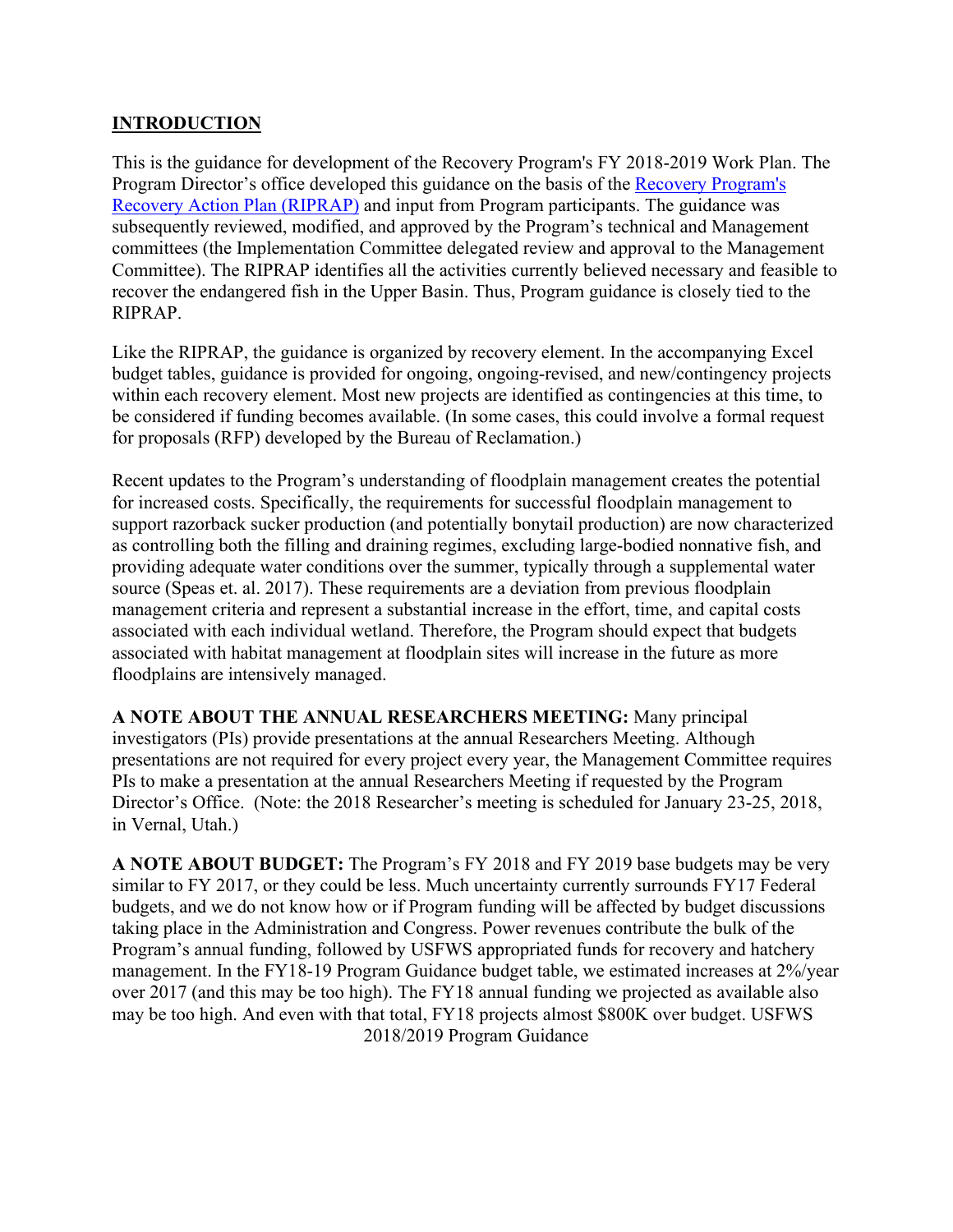*may* be able to again contribute some carry-over funds, but can't yet predict amounts and it is unlikely to have substantial carry-over funds into FY18. In light of all this uncertainty, principal investigators are asked to carefully review their scopes of work for any areas of potential savings and to very carefully consider the need for and to clearly justify any increases in project budgets from 2017 to 2018 and 2019.

This FY 2018-2019 guidance requests proposals for FY 2018-2019 activities; proposed scopes of work are requested for each of the projects listed in the Excel budget tables accompanying this guidance (with the exception of any new starts requiring RFP's). Scopes of work should be prepared according to the format provided. Please review this format carefully, especially the explanatory text printed in italics. Scopes of work which do not contain the information and budget detail requested will be returned to the principal investigator for revision. This could prevent the scope from receiving FY 2018-2019 funding consideration because of the tight work plan development schedule.

Scopes of work for new, ongoing, and ongoing-revised biological and water acquisition projects (under recovery elements I-V) are due to the Program Director's office NO LATER THAN Friday, April 28, 2017 (this includes scopes of work for capital-funded projects). Submit ongoing-revised, and ongoing scopes of work for these projects to the appropriate Program coordinator (see list near end of this section) in Word format by electronic mail. IN ADDITION, submit a courtesy electronic or hard copy of biological scopes of work to each member of the Biology Committee and water acquisition scopes of work to each member of the Water Acquisition Committee (see lists at end of this section). If you wish, you may provide this courtesy copy by posting it to the fws-coloriver listserver.

**A NOTE ABOUT PROJECTS PROPOSING SIGNIFICANT REVISION**: Projects with significant revisions proposed are to include a paragraph in Section IV of the scope of work that outlines major changes (tasks, budgets, etc.). We anticipate the following projects to have significant revisions:

- Green River Canal Salvage (C29a/138) and Green River Canal antennas (C28a) note that these will be completed in calendar year 2018.
- 164 & 165: increased work in floodplain habitats, provided funds can be redirected from other elements.
- 98a: more focus on pike backwater netting; removal of pre-peak in-river electrofishing (moved to 125/128). 125: increase in pre-peak in-river electrofishing effort to support Colorado pikeminnow population estimates (128) and nonnative removal (125). 128: addition of Yampa River passes (previously in project 125 and 98a); increase in effort by UDWR-Vernal; and changes to reach designations to allow sampling between the Green River Diversion and Green River State Park.
	- 124: Duchesne nonnative fish removal may be proposed for implementation again beginning in FY18.
- 128: likely additional sampling around Tusher Wash and assistance between UDWR and FWS-Vernal.
- 129: additional sampling sites are likely to be included and/or additional effort is expected.

2018/2019 Program Guidance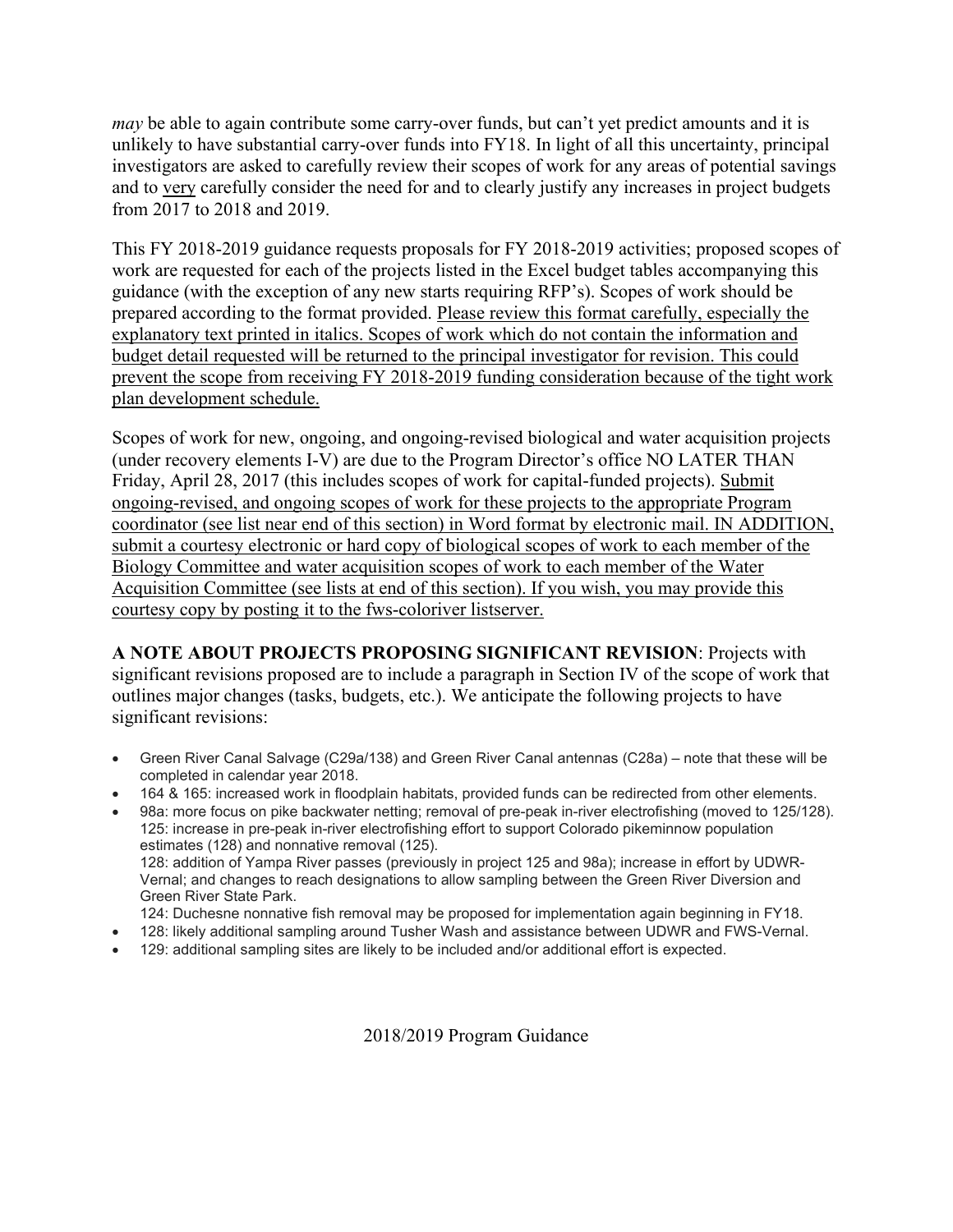Scopes of work for information & education projects (under recovery element VI) also are due April 28, 2017, and should be submitted in Word format to Melanie Fischer (melanie fischer@fws.gov and angela kantola@fws.gov).

Program management scopes of work (under recovery element VII) are due by Friday, June 30, 2017 (in Word format by electronic mail to angela kantola@fws.gov).

Upon receipt of the proposed scopes of work, the Program Director's office will begin working (with technical committees and principal investigators) to review and refine the scopes of work and develop a recommended technical annual work plan. This recommended work plan and refined scopes of work will be submitted by the Program Director to the technical committees for review on June 14. Technical committee comments are then due to the Program Director and the Management Committee by July 14 (note: the Biology Committee will meet to review the draft work plan July 13-14). The recommended Program management work plan also is due from the Program Director to the Management Committee by July 14. The Management Committee will meet August 15-16 in in Grand Junction to discuss and approve the recommended FY 2018-2019 Work Plan (The Implementation Committee likely will delegate their review and approval to the Management Committee). If you have any questions about this guidance or the FY 2018-2019 work plan development process, please contact Angela Kantola at 303/236-9882, or the appropriate coordinator:

Instream flow protection –Don Anderson 303/236-9883, Donald Anderson@fws.gov

Habitat restoration (please see tables for appropriate coordinator) – Don Anderson 303/236-9883, Donald\_Anderson@fws.gov and Kevin McAbee 303/236-9887, kevin mcabee@fws.gov

Nonnative fish control – Kevin McAbee 303/236-9887, kevin  $meabe@fws.gov$ 

Genetics and propagation, monitoring/research/life history – Tom Czapla 303/236-9884, [tom\\_czapla@fws.gov](mailto:tom_czapla@fws.gov)

Data management and PIT tags – Julie Stahli 303/236-4573, [julie\\_stahli@fws.gov](mailto:julie_stahli@fws.gov)

Information, education, and public involvement – Melanie Fischer 303/236-9881, [melanie\\_fischer@fws.gov](mailto:melanie_fischer@fws.gov)

Program management – Angela Kantola 303/236-9882, angela kantola@fws.gov

2018/2019 Program Guidance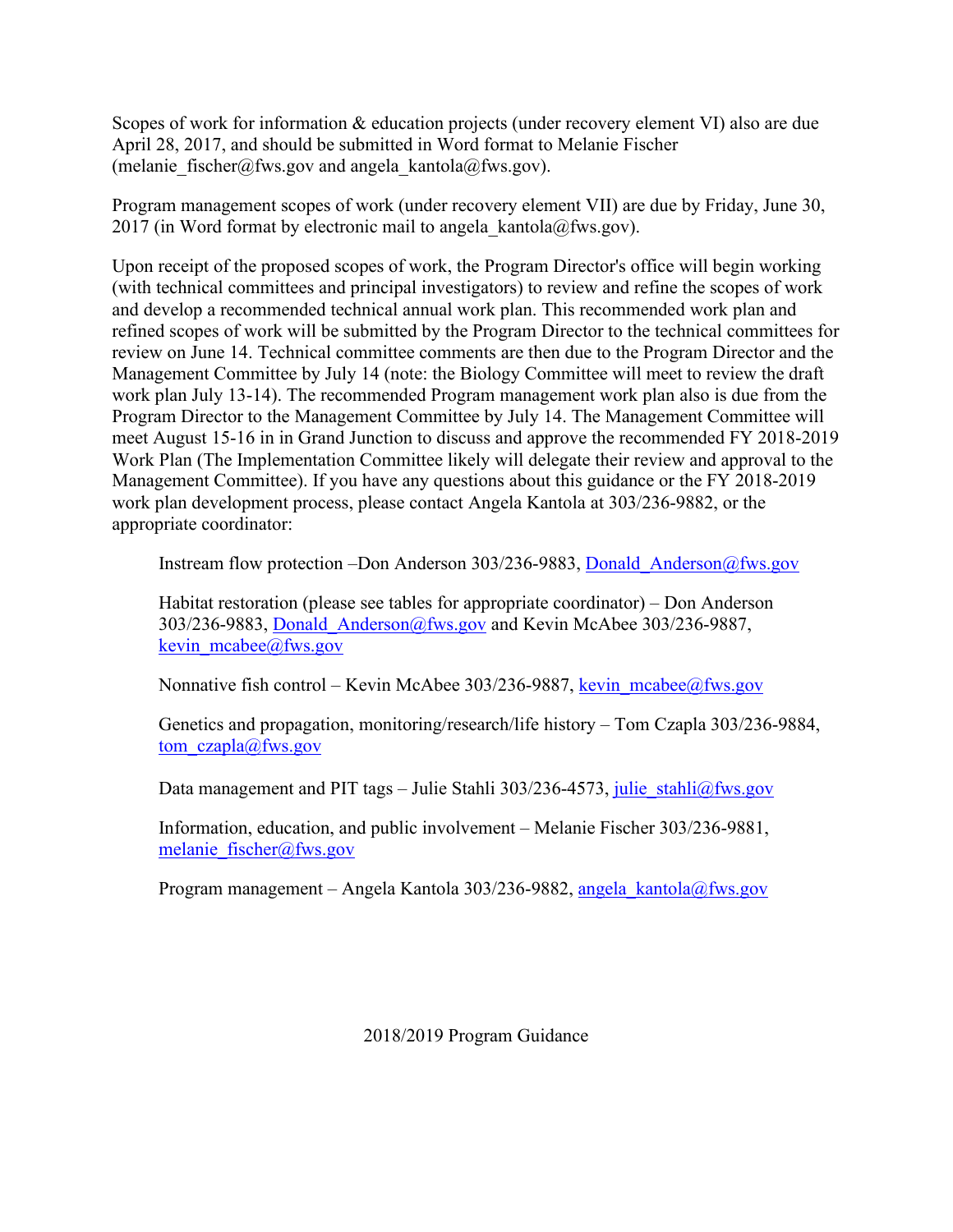#### Biology Committee member e-mail list:

Angela Kantola  $\langle$ angela kantola $@fws.gov\rangle$ , Brandon Albrecht <br/>balbrecht@bio-west.com> Dale Ryden <dale  $ryden@fws.gov$ , David W Speas  $\leq$ DSpeas $\omega$ usbr.gov>, Harry Crockett <Harry.Crockett@state.co.us>, Jerry Wilhite <Wilhite@wapa.gov Paul Badame  $\le$ paulbadame@utah.gov>, Leslie James <creda@creda.cc>, Melissa Trammell <Melissa\_Trammell@nps.gov>, Pete Cavalli <Pete.Cavalli@wyo.gov>, Tom Chart  $\le$ Tom Chart  $(a)$  fws.gov>, Tom Pitts  $\leq$ tpitts $@$ waterconsult.com>

#### Water Acquisition Committee member e-mail list:

Angela Kantola  $\langle \text{angela \t kantola}(\hat{\omega}) \rangle$ Bart Miller  $\leq$ bmiller@westernresources.org>, Brent R Uilenberg  $\leq$ BUilenberg@usbr.gov>, Jared Hansen <jhansen@cuwcd.com>, James Greer <Jamesgreer@utah.gov>, Don Anderson <Donald\_Anderson@fws.gov>, Leslie James <creda@creda.cc>, Mark Wondzell <Mark Wondzell@nps.gov>, Michelle Garrison <Michelle.Garrison@state.co.us>, Robert Wigington  $\langle \text{rwigngton}(\hat{\omega})\rangle$  steve Wolff $\langle \text{steve.wolf}(\hat{\omega})\rangle$ Tom Chart  $\le$ Tom Chart  $(a)$  fws.gov>, Tom Pitts <tpitts@waterconsult.com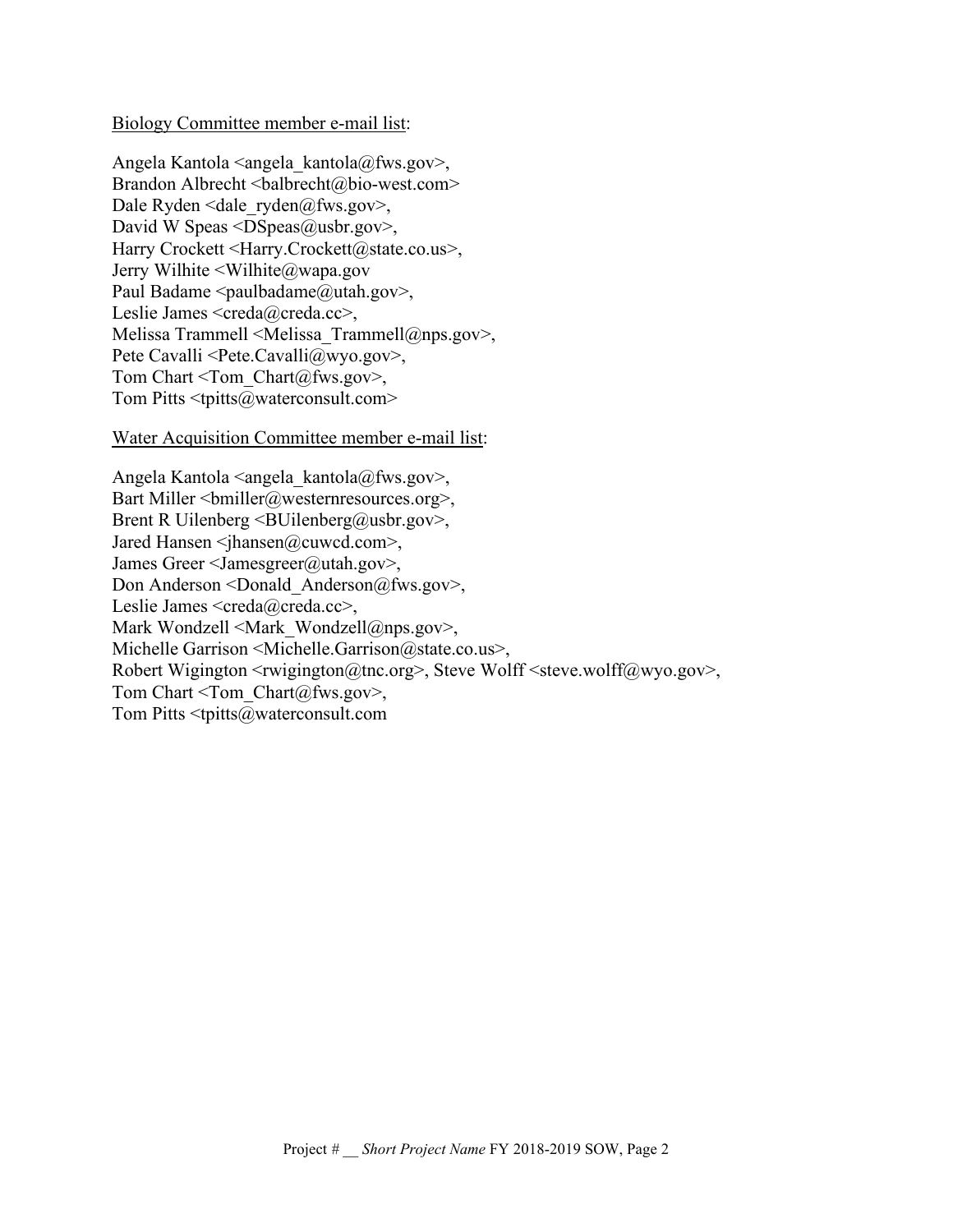#### **RECOVERY PROGRAM** Recovery Program Project Number: **FY 2018-2019 SCOPE OF WORK for:**

*[Show brief title of project here]*

Reclamation Agreement number *[if applicable & known]*: \_\_\_\_ Reclamation Agreement term *[if applicable & known, e.g., Oct. 1, 2013 – Sep. 30, 2018]*: \_\_\_\_

Note: Recovery Program FY18-19 scopes of work are drafted in May 2017. They often are revised before final Program approval and may subsequently be revised again in response to changing Program needs. Program participants also recognize the need and allow for some flexibility in scopes of work to accommodate new information (especially in nonnative fish management projects) and changing hydrological conditions.

Lead agency:

Submitted by: *[Give name of project manager, give name, address, phone, fax, e-mail of principal investigator]*

Date Last Modified: 12/27/2021 5:20:00 PM *[This field is set to update automatically.]*

| Category:               | <b>Expected Funding Source:</b> |  |
|-------------------------|---------------------------------|--|
| Ongoing project         | Annual funds                    |  |
| Ongoing-revised project | Capital funds                   |  |
| Requested new project   | Other [explain]                 |  |
| Unsolicited proposal    |                                 |  |

I. Title of Proposal:

II. Relationship to RIPRAP: *[Action plan(s), task number(s) and title(s) in the most recent RIPRAP which are correlated with this project. See RIPRAP at* [http://www.coloradoriverrecovery.org/documents-publications/foundational-documents/recovery-action](http://www.coloradoriverrecovery.org/documents-publications/foundational-documents/recovery-action-plan.html)[plan.html](http://www.coloradoriverrecovery.org/documents-publications/foundational-documents/recovery-action-plan.html)*]*

- III. Study Background/Rationale and Hypotheses: *[If applicable] [Include description of expected study results and how those results will be integrated into the overall recovery effort.]*
- IV. Study Goals, Objectives, End Product(s): *[Include measurable outcomes and their expected due dates.]*

**For ongoing projects proposing significant revision, also include here a paragraph outlining major changes (tasks, budgets, etc.) See projects listed in Program Guidance text.**

- V. Study Area: *[Including river miles and sampling dates, if appropriate]*
- VI. Study Methods/Approach: *[Provide a clear description of sampling methods, gear types, numbers and life stages of fish to be collected, statistical analyses to be used, etc.]*

Boilerplate language to be included in nonnative fish control SOWs:

"Temporarily reducing riverine smallmouth bass and northern pike populations appears viable under certain environmental conditions but both species can easily reverse these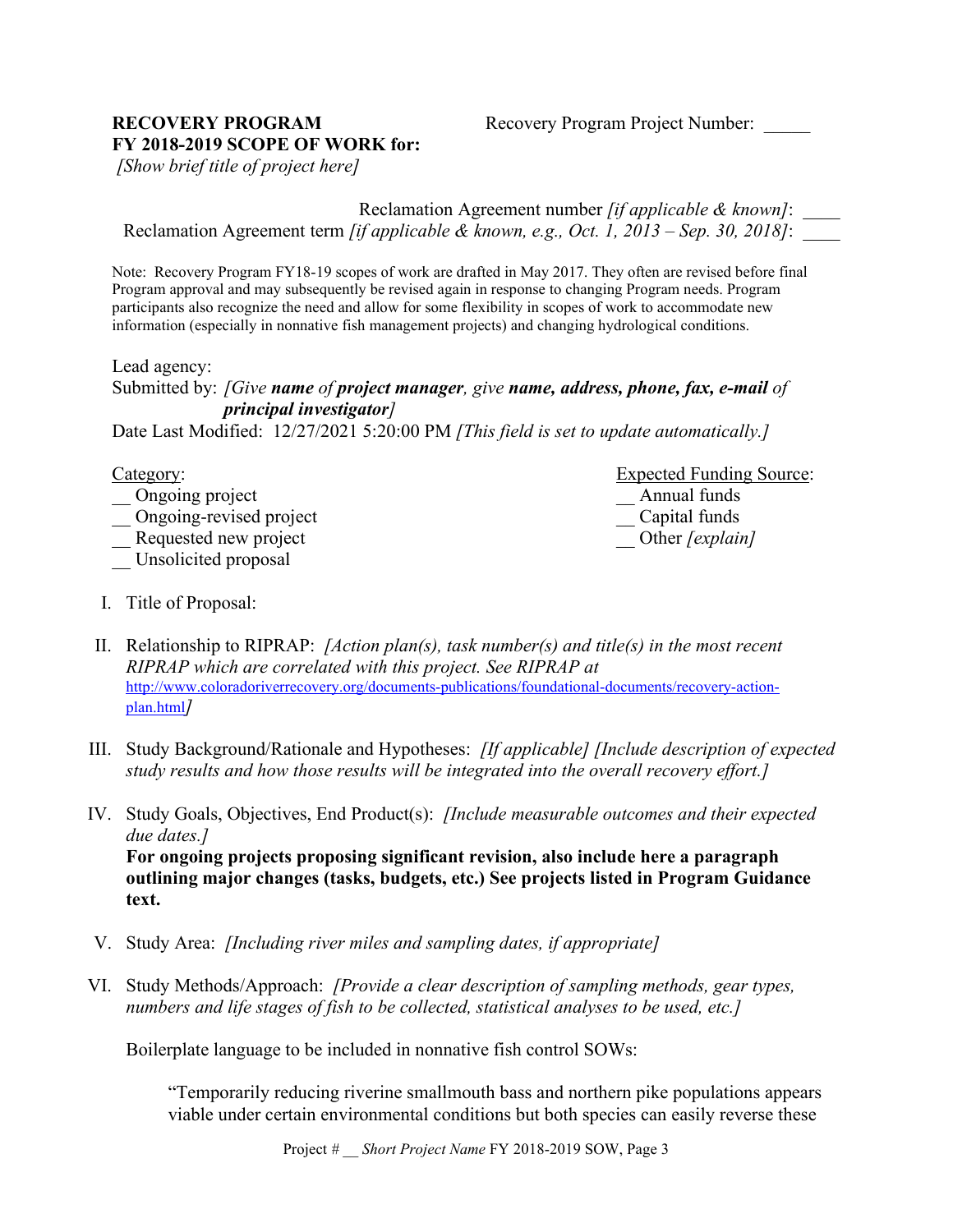reductions in population abundance and return to pre-removal abundances under favorable environmental conditions (Breton et al. 2014; Zelasko et al. 2015). Therefore, mechanical removal efforts will attempt to reach eradication of nonnative fish populations in the river. However, recent synthesis reports investigating effectiveness of in-river removal efforts for northern pike and smallmouth bass determined that reducing in-river populations of these two species would not be successful unless in-river reproduction and reservoir escapement were controlled (Breton et al. 2014; Zelasko et al. 2015). Therefore, mechanical removal efforts will continue to temporarily suppress riverine populations, and will focus on reducing in-river reproduction when feasible. Simultaneously, Program partners will work on other means to reduce in-river reproduction and reservoir escapement, in order to make mechanical removal more effective and to attempt to reach complete eradication of riverine populations."

- **VII.** Task Description and Schedule: *[Here a task-by-year table is strongly encouraged if it fits the work. For examples, please see* [http://www.coloradoriverrecovery.org/documents-publications/work-plan](http://www.coloradoriverrecovery.org/documents-publications/work-plan-documents/sow/12-13/hab/FR-164.pdf)[documents/sow/12-13/hab/FR-164.pdf](http://www.coloradoriverrecovery.org/documents-publications/work-plan-documents/sow/12-13/hab/FR-164.pdf) and [http://www.coloradoriverrecovery.org/documents-publications/work](http://www.coloradoriverrecovery.org/documents-publications/work-plan-documents/sow/12-13/nna/115.pdf)[plan-documents/sow/12-13/nna/115.pdf](http://www.coloradoriverrecovery.org/documents-publications/work-plan-documents/sow/12-13/nna/115.pdf) *.]*
- VIII. Deliverables, Due Dates, and Budget by Fiscal Year:

### *[Note: In light of ongoing budget uncertainties, PI's are STRONGLY ENCOURAGED to prepare their budget in an Excel spreadsheet (to facilitate modifications) and paste it into your scope of work (Word format), using the paste option "Link and Keep Source Formatting.".]*

*[If the project will generate a final report, please include the date by which the draft final report will be submitted to the appropriate Program coordinator.]*

#### FY 2018 *[You may combine fiscal year budget tables into one table if you prefer]* Deliverables

Budget *[Broken out by task and funding target; see budget detail example requirements, attached]*

FY 2019 *[You may combine fiscal year budget tables into one table if you prefer]* Deliverables

Budget *[Broken out by task and funding target; see budget detail example requirements, attached]*

FY 2020 *[You may combine fiscal year budget tables into one table if you prefer]* Deliverables

Budget *[Broken out by task and funding target; see budget detail example requirements, attached]*

FY 2021 *[You may combine fiscal year budget tables into one table if you prefer]* Deliverables

Budget *[Broken out by task and funding target; see budget detail example requirements, attached]*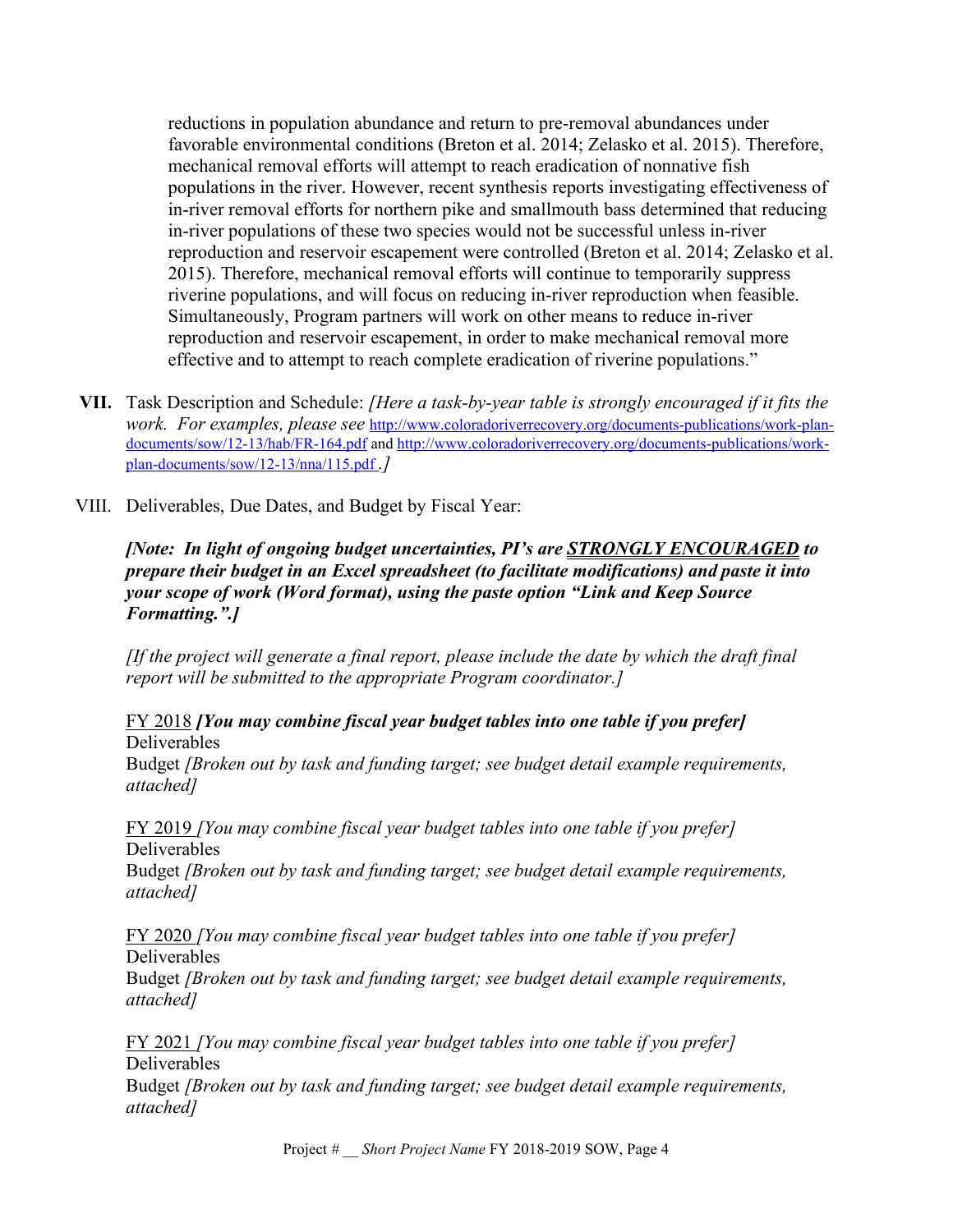FY 2022 *[You may combine fiscal year budget tables into one table if you prefer]* Deliverables Budget *[Broken out by task and funding target; see budget detail example requirements, attached]*

*[To comply with Bureau of Reclamation contracting requirements, all Program scopes of work must now contain 5-year budgets. Years 3-5 may be percent (we recommend no more than 2%) increases over years 1 and 2, but must still contain detailed budget break-outs.]*

- IX. Budget Summary: *[Provide total AND subtotals by funding target (e.g., office/station)]*\*
- X. Reviewers: *[For new projects or ongoing-revised projects, list name, affiliation, phone, and address of people who have reviewed this proposal.]*
- XI. References:

\* Please do NOT include the overhead cost on funds transferred from the Bureau of Reclamation to the Fish and Wildlife Service.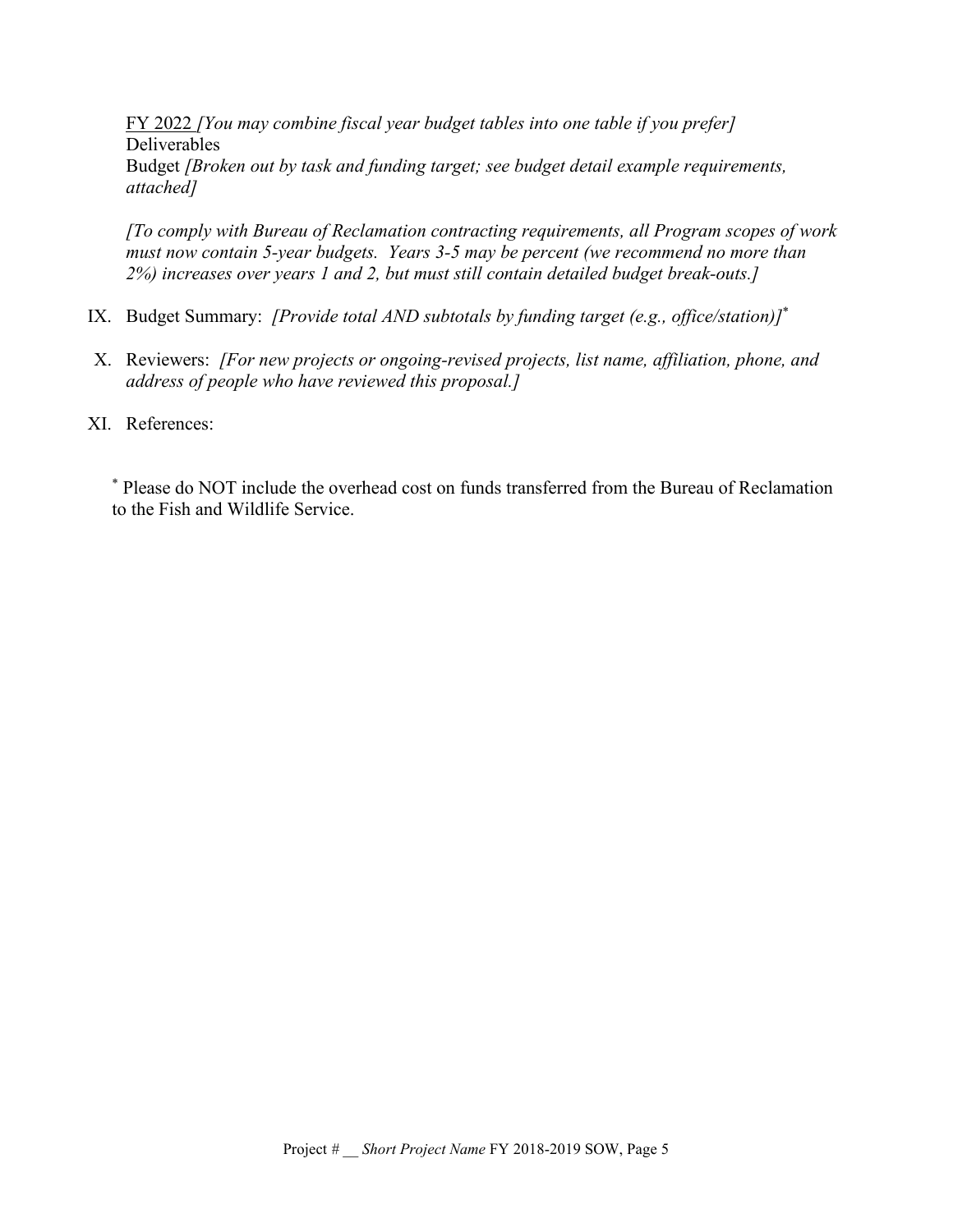## **Scope of Work Budget Detail Requirements**

Budgets should be broken down by task, category (at least salaries & wages, fringe benefits, travel, materials & supplies, equipment, and contractual) and funding target. Most Recovery Program work is funded through Reclamation. To process agreements based on your scope of work, Reclamation reviewers must be able to write a cost/price budget review and justify each line item in your budget, showing why a cost is allocable, allowable, and reasonable. Therefore, you need to provide documentation (quote, bid, past costs, employee rates, fringe rates, per diem, vehicle rates per mile, etc.) for all costs in your scope of work. Remember when your math teacher said "you're your work"? That's what's needed here. Generally, a spreadsheet with numbers and a narrative of how you came to those numbers works best. Under "labor," be sure to identify: the type of labor (e.g., project manager, technician, secretary, etc.), the labor rate (per day, per week, or whatever calculation your office uses), and the expected amount of effort (expressed in terms of hours or weeks). Reviewers need to be able to see how the numbers are derived (e.g., x hours  $*$  y rate =  $z$ \$). Lump sum costs are not acceptable in any category (e.g., generalized equipment budgets are no longer permitted), so the more detail the better. Provide unit costs for all budget items. Remember, Reclamation no longer has a \$1,000 cut-off below which costs don't need to be described and justified.

To simplify budget preparation and potential modifications, we **strongly** recommend you prepare your budget in an Excel spreadsheet. Then paste it into your scope of work (Word format), using the paste option "Link and Keep Source Formatting." This option preserves the look of the information as it appeared in your spreadsheet, and it maintains a link to the spreadsheet source file and updates the pasted text with any changes that are made to the spreadsheet source file.

Reclamation suggests that the example on the next page shows the kind of budget detail they need: